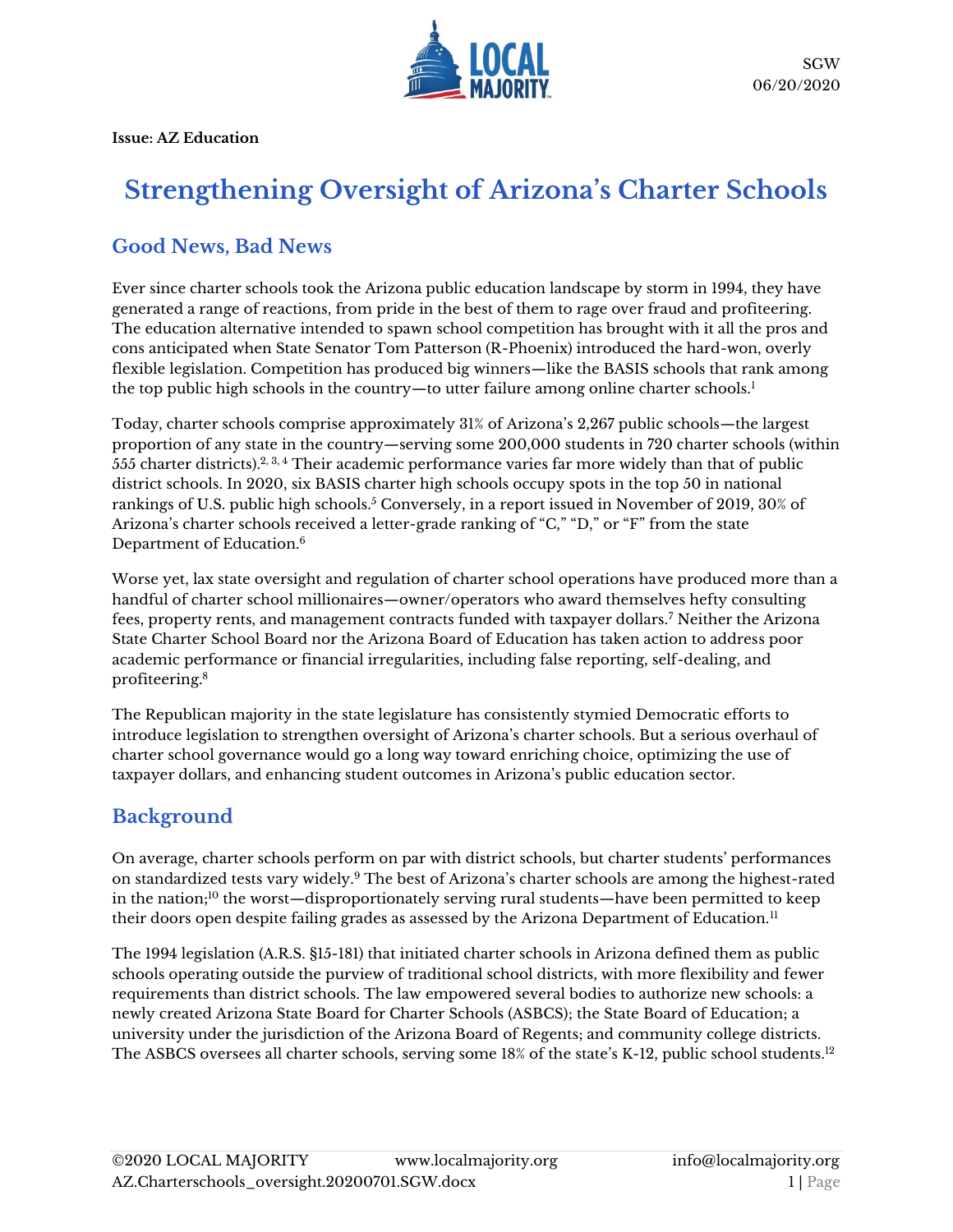

### **Uneven Academic Performance and Regulation**

The Department of Education bases its letter-grade rating of public schools on the aggregated outcome of a given school's students on the AzMERIT assessment. Attendance, graduation rates, and bringing English language learners to proficiency also figure in the grading scale.<sup>13</sup> Of Arizona's online charter schools, serving 20% of charter school students overall, not a single one met the state charter board's academic standards.

Yet the ASBCS has not closed a failing charter school since 2014.<sup>14</sup> Only 15% of Arizona's charter schools receive a site inspection to ensure accuracy in financial and enrollment figures reported.<sup>15</sup> In the past four years, the Charter School Board investigated only 12% of the 89 public complaints filed. The rest were dismissed or ignored.<sup>16</sup>

# **Financial Accountability**

Public schools receive state funds based on enrollment figures, following a dollars-per-student formula. In addition, district school boards can raise funds through local tax assessments and school bond measures. Because neither parcel taxes nor bonds are available to charter schools, the Arizona Legislature allots charter operators an extra \$2,000 per student in "equalization dollars."<sup>17</sup>

In the 2016-2017 academic year, charter schools enrolled 16% of Arizona's K-12 students, yet they received 27% of state education dollars.<sup>18</sup> Despite those charter schools receiving significantly more funding per pupil, a smaller share of that money reaches their classrooms compared with district schools. That is because charter schools spent 75% more on administrative expenses per student than district schools. District schools spend 75% of funding on instruction and only 10% on administrative expenses, according to an analysis by *The Arizona Republic*. Not too surprisingly, that same analysis found, "students' scores on standardized tests tend to decline as schools spend more on administration and other expenses outside the classroom. Meanwhile, scores tend to rise as more money goes into Arizona classrooms." 19



#### Compared to districts, charters spend fewer dollars per student in the classroom, but more on administration

*Source[: https://www.azcentral.com/story/news/local/arizona-education/2018/12/17/arizona-charter-schools-spend-more](https://www.azcentral.com/story/news/local/arizona-education/2018/12/17/arizona-charter-schools-spend-more-district-school-admininstration/2015982002/)[district-school-admininstration/2015982002/](https://www.azcentral.com/story/news/local/arizona-education/2018/12/17/arizona-charter-schools-spend-more-district-school-admininstration/2015982002/)*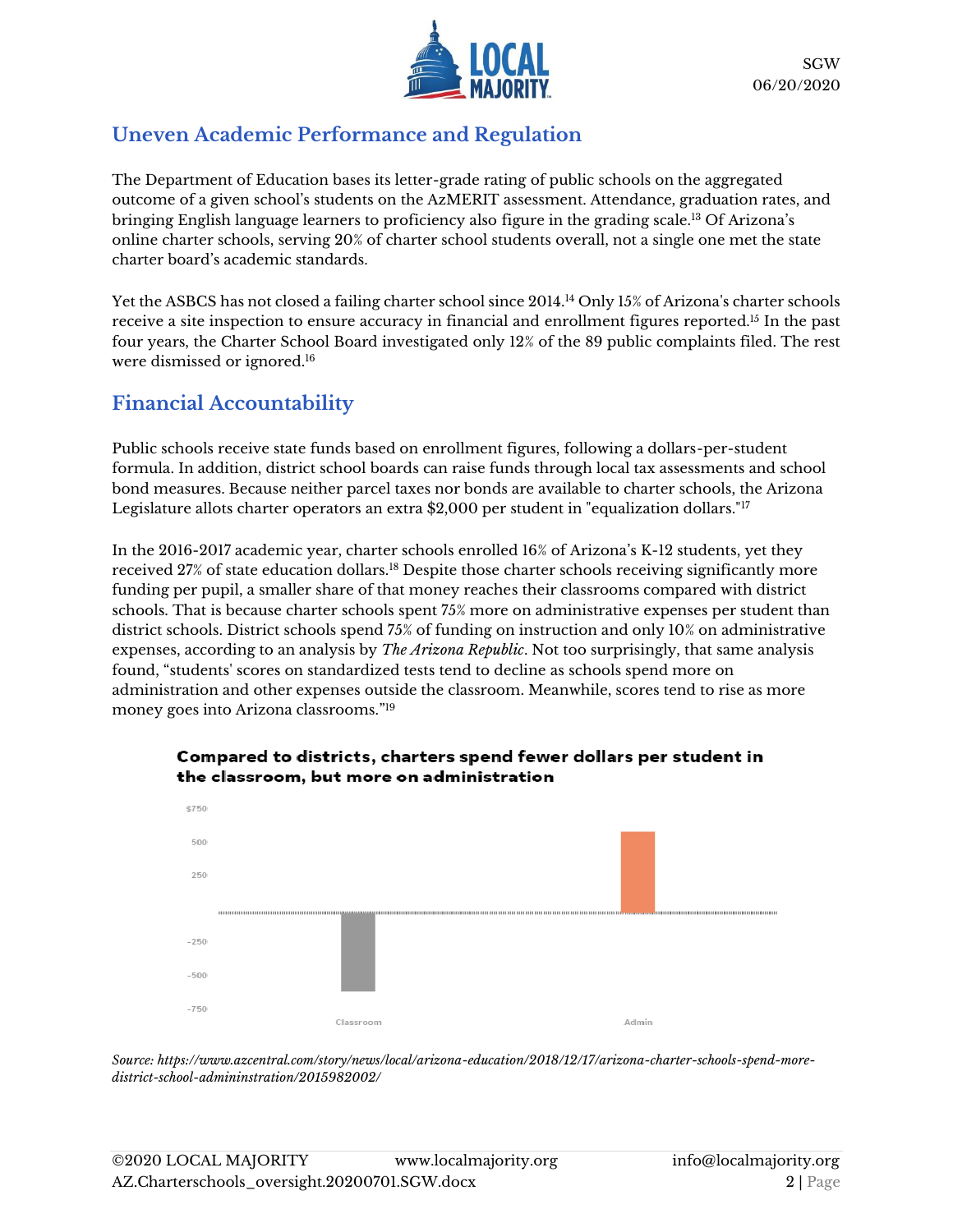

As a result of lax oversight regulations, unenforced penalties for infractions, and a lack of transparency, charter schools have been unusually prone to financial irregularities. [Several Arizona](https://www.azcentral.com/story/news/local/arizona-education/2018/08/22/arizona-charter-schools-public-education-funding/1013468002/)  [charter school operators have become multimillionaires](https://www.azcentral.com/story/news/local/arizona-education/2018/08/22/arizona-charter-schools-public-education-funding/1013468002/) through self-dealing—contracting for management, educational, and other services with the for-profit companies they own.<sup>20</sup> One of those is retiring State Senator Eddie Farnsworth (R-Gilbert), who netted \$14 million in 2019 alone, through the sale of his Benjamin Franklin charter school chain. He continues to collect rent and consulting fees from the school's new owners even as he uses his seat in the state senate to advocate for advantages to enrich charter school operators such as himself.<sup>21</sup> Other notable charter school millionaires who have profited at the expense of the state are Primavera Online founder and CEO Damian Creamer (details below) <sup>22</sup> and American Leadership Academy founder Glen Way.<sup>23</sup>

The law makes it illegal for public school district administrators to direct contracted services to businesses owned by family and friends, let alone to benefit themselves.<sup>24</sup> But no such provision exists for those who oversee charter school contracts and financial operations.

# **Governance and the Opportunity for Profiteering**

Charter schools are generally managed by private operators free of many of the requirements placed on public schools.

- **While each charter school is required to install a board of directors, there are no rules about board composition.** Charter boards are small, averaging four to five members, and many include the charter owner/operator's inner circle. In some cases, the owner/operator acts as the sole board member.25,26 Republican House Speaker Rusty Bowers (R-Mesa) stalled a 2019 bill (SB 1394) that aimed to limit the number of family members who can serve on a charter board.<sup>27</sup>
- **There are no requirements regarding frequency or duration of board meetings.** While elected district school board members hold monthly, open meetings, some Arizona charter schools have as few as one or two board meetings a year, some as short as 10 minutes. Charter school boards consistently ignore the state's open meeting laws, which pertain to public notice and posting of agendas. Thus, decision-making takes place behind closed doors, without input from parents, students, and teachers.<sup>28</sup>
- **There are no conflict-of-interest rules in place to restrict charter schools from their common practice of outsourcing management and services—at hefty fees— to private, forprofit companies owned by the charter school operators themselves.** A yearlong investigation by *The Arizona Republic* documented "widespread financial abuses, profiteering, and insider deals at charter schools."<sup>29</sup> The stalled 2019 bill (SB 1394) also required disclosure of contracts with companies owned by charter school board members.<sup>30</sup> With the close of the legislative session, the bill is now dead.
- **There are few guidelines for reporting expenses, nor are there any limits on how much charter schools can spend on non-instructional, administrative goods and services.<sup>31</sup>** Charter schools are the only publicly-funded state agencies that are not monitored by the Auditor General.<sup>32</sup>
- **Arizona is the only state in the nation that allows charter schools to operate unchecked for 15 years before they receive external review.<sup>33</sup>**
- **In 2019, Democratic legislators introduced 24 different bills to "crack down on charter schools that misuse public funds" through greater transparency and more oversight of Arizona's charter schools.** The Republican-controlled legislature killed each and every one in committee.**34**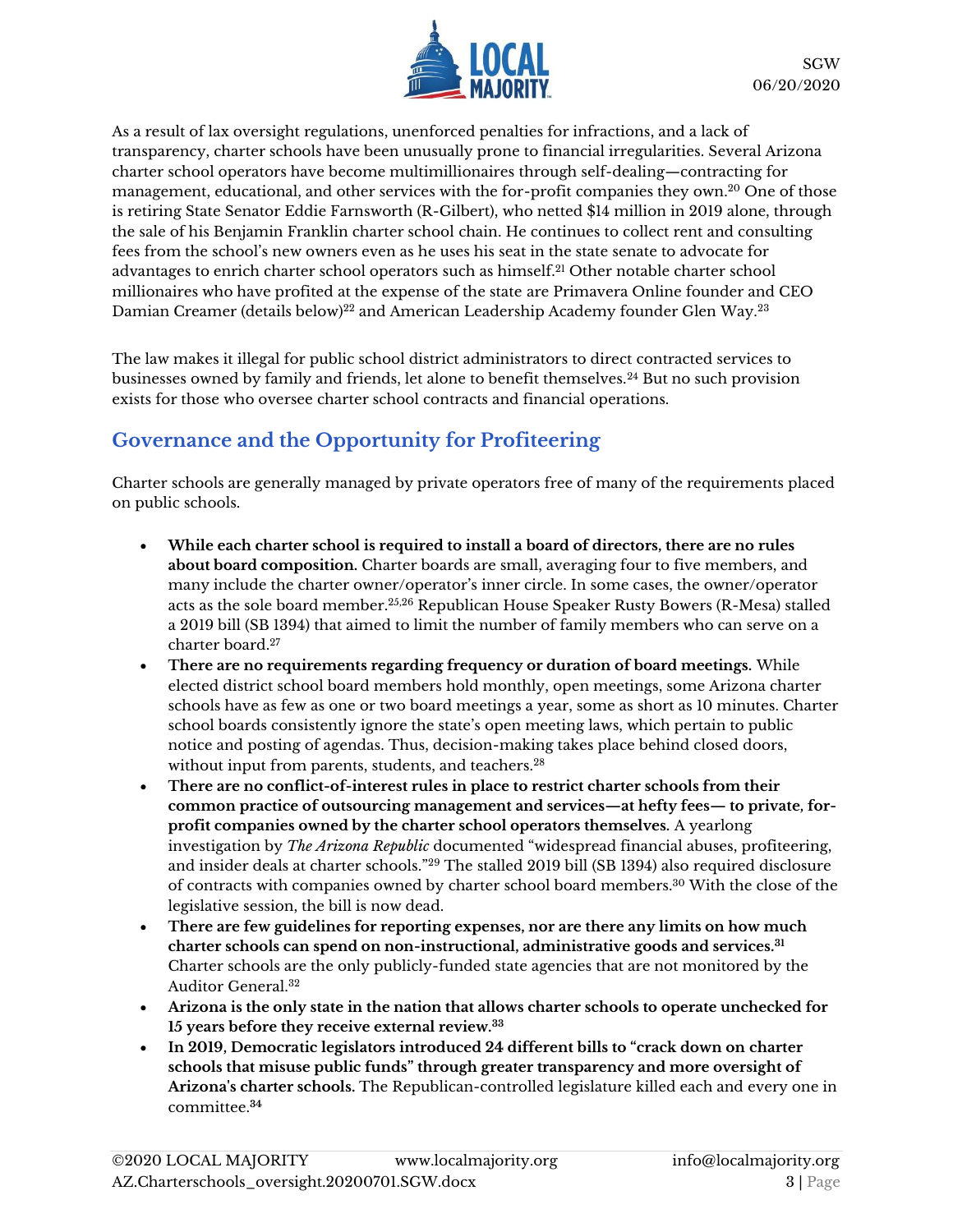

### **Errors in Reporting are Common**

Arizona has the least number of regulations on charter schools in the country. Yet operators have fallen short on reporting even on the minimal data required, commonly submitting incomplete and inaccurate financial data, making it impossible to know how exactly they are spending \$1.5 billion in taxpayer money.<sup>35</sup>

The Annual Financial Report is the only document that charter schools are required to submit each year. The report includes the number of teachers employed, administrative expenses, and other revenues and payments. Yet charter school operators have failed to comply even with this minimal requirement. In 2017, 38 charter schools failed to report teacher data, including headcount and certification. Of 418 charter owners, 180 underreported administrative expenses on summaries submitted to the state. As a result, the Superintendent of Public Instruction's Annual Report has falsely reported charter school data to the legislature for years.<sup>36</sup>

A case in point is the American Leadership Academy (ALA), one of the largest charter chains in Arizona, with 6,000 students in 2017. ALA has failed to report any data on its teachers or facility operations. Revenues from the school lunch program, bus transportation, and student activity fees have not been reported. Perhaps most egregious, payments of \$4 million in 2015 lease payments to companies owned by ALA founder Glenn Way were not disclosed. Federal law prohibits nonprofit officers and board members from profiting personally from their involvement with the nonprofit organization.<sup>37</sup>

The state Department of Education has permitted these errors and omissions to continue, uncorrected, for years.

# **Special Cases: "Alternative" and Online Charter Schools**

### **"Alternative" Schools**

An exception to the State Board of Education's letter-grade ratings has been made for "alternative" charter schools, which draw non-traditional learners, often with learning differences. Thus, there is no external quality measure or accountability required for these schools that serve some 30,000 of Arizona's most at-risk students.<sup>38</sup>

Graduation rates offer a tangible measure of the education offered at these schools. Analysis by the investigative reporting team at *The Arizona Republic* uncovered that in 2017, just 26% of alternative charter high school students graduated within four years —compared with 77% at traditional charters and 88% at district schools. More than 12 alternative high schools recorded graduation rates below 10%. 39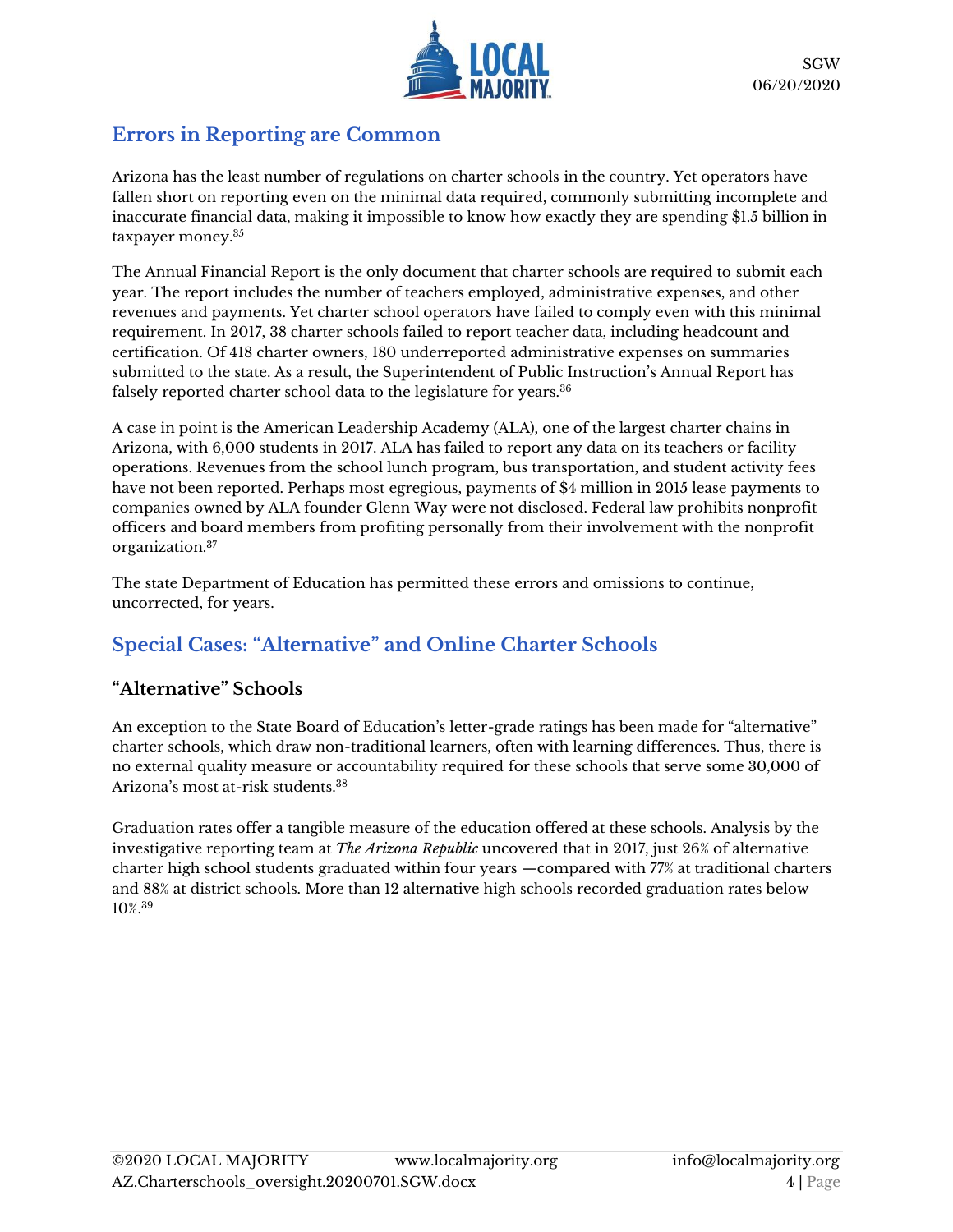



#### Graduation rates at alternative schools are drastically lower

*Source[: https://www.azcentral.com/in-depth/news/local/arizona-education/2019/02/21/arizona-alternative-schools](https://www.azcentral.com/in-depth/news/local/arizona-education/2019/02/21/arizona-alternative-schools-starshine-failing-at-risk-students-charter-district/2818547002/)[starshine-failing-at-risk-students-charter-district/2818547002/](https://www.azcentral.com/in-depth/news/local/arizona-education/2019/02/21/arizona-alternative-schools-starshine-failing-at-risk-students-charter-district/2818547002/)*

#### **Online Charter Schools**

Online charter schools, serving 40,000 students, also present quality concerns. As of December 2019, not a single one of them met the ASCSB's academic standards, yet they have been permitted to continue enrolling students and delivering substandard education. It has been six years since the ASCSB last closed an academically failing charter school.<sup>40</sup>



Alternative schools have poor test scores and graduation rates compared to traditional charter and district schools

**Higher test**  $scores \rightarrow$ 

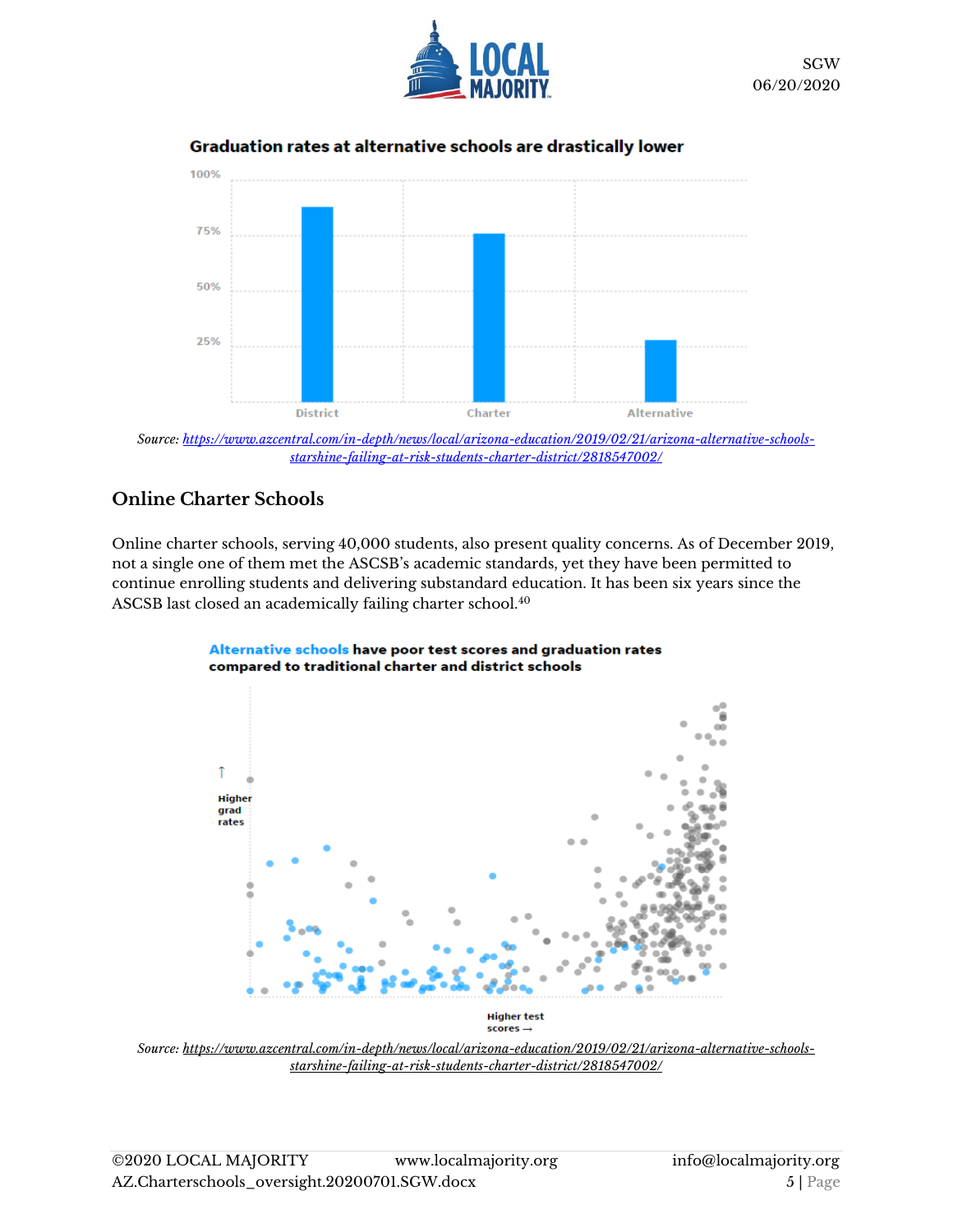

The state's largest online charter school ranked lowest among Arizona's charters. For his spot on the bottom rung of the achievement ladder, Primavera Online founder and CEO, Damian Creamer, was paid \$10.1 million over the years 2017 and 2018.<sup>41</sup>

Another online charter school, Discovery Creemos Academy (also called the Bradley Academy), falsified attendance records to collect \$2.5 million from the state for students who did not exist. Three of the school's administrators were finally convicted for this fraud in 2020. Yet as recently as 2017, despite concerns about Creemos' academic and financial performance, the ASCSB extended the school's charter for another 20 years.<sup>42</sup>

Although Attorney General Mark Brnovich has asked the GOP-controlled legislature to improve oversight of charter schools, no action has been taken. When, in 2020, he asked the legislature and Governor Doug Ducey to grant him more authority to investigate cases of fraud, self-dealing, and other charges leveled against charter schools, they declined.<sup>43</sup> Sadly, this appears to follow the national trend that whenever states have moved to increase oversight and regulation of charter schools, charter operators have increased their campaign contributions to legislators and governors. Thus, any legislation proposed to create better transparency and accountability generally goes nowhere.<sup>44</sup>

### **Conclusion**

Arizona's charter schools have enhanced the educational choices available to K-12 students and their families, yet the lack of oversight and prevalent cases of fraud plague the very system that has spawned some of the nation's most exceptional schools.

Additional transparency and accountability are necessary to ensure that a few bad actors don't poison the well. Strengthening academic and financial reporting requirements, and imposing consequences up to and including closure of failing schools, will result in a more effective deployment of taxpayer dollars that support these schools. State legislators have the power to create an even more robust educational landscape, free of corruption, with public options for every learner.

<sup>&</sup>lt;sup>1</sup> 20 Years of Charters: A look at how the charter school movement has shaped the education landscape in Arizona, Arizona Charter Schools Association, p. 3, [https://azcharters.org/wp-content/uploads/2015/11/20th-Anniversary-](https://azcharters.org/wp-content/uploads/2015/11/20th-Anniversary-Report_final.pdf)[Report\\_final.pdf](https://azcharters.org/wp-content/uploads/2015/11/20th-Anniversary-Report_final.pdf)

<sup>2</sup> Ballotpedia, Public Education in Arizona, [https://ballotpedia.org/Public\\_education\\_in\\_Arizona](https://ballotpedia.org/Public_education_in_Arizona)

<sup>3</sup> Ryman, Anne; Price, Justin; Harris, Craig; Woods, Alden, "Arizona charter schools spend more on administration, less in classrooms," Dec. 17, 2018, *Arizona Republic*,

[https://www.azcentral.com/story/news/local/arizona-education/2018/12/17/arizona-charter-schools-spend-more](https://www.azcentral.com/story/news/local/arizona-education/2018/12/17/arizona-charter-schools-spend-more-district-school-admininstration/2015982002/)[district-school-admininstration/2015982002/](https://www.azcentral.com/story/news/local/arizona-education/2018/12/17/arizona-charter-schools-spend-more-district-school-admininstration/2015982002/)

<sup>4</sup> Gonzales, Angela, "The dirty dozen: These Arizona schools scored an 'F' on their report cards," *Phoenix Business Journal*, Jan 8, 2020, [https://www.bizjournals.com/phoenix/news/2020/01/08/the-dirty-dozen-these-arizona](https://www.bizjournals.com/phoenix/news/2020/01/08/the-dirty-dozen-these-arizona-schools-scored-anf.html)[schools-scored-anf.html](https://www.bizjournals.com/phoenix/news/2020/01/08/the-dirty-dozen-these-arizona-schools-scored-anf.html)

<sup>5</sup> *U.S. News and World Report*, <https://www.usnews.com/education/best-high-schools/search?name=BASIS>

<sup>6</sup> Arizona Charter Schools Association, "Approximately 70 percent of Arizona public charter schools earn an "A" or "B" grade," Nov. 4, 2019**,** [https://azcharters.org/approximately-70-percent-of-arizona-public-charter-schools](https://azcharters.org/approximately-70-percent-of-arizona-public-charter-schools-earn-an-a-or-b-grade-from-the-state-department-of-education/)[earn-an-a-or-b-grade-from-the-state-department-of-education/](https://azcharters.org/approximately-70-percent-of-arizona-public-charter-schools-earn-an-a-or-b-grade-from-the-state-department-of-education/)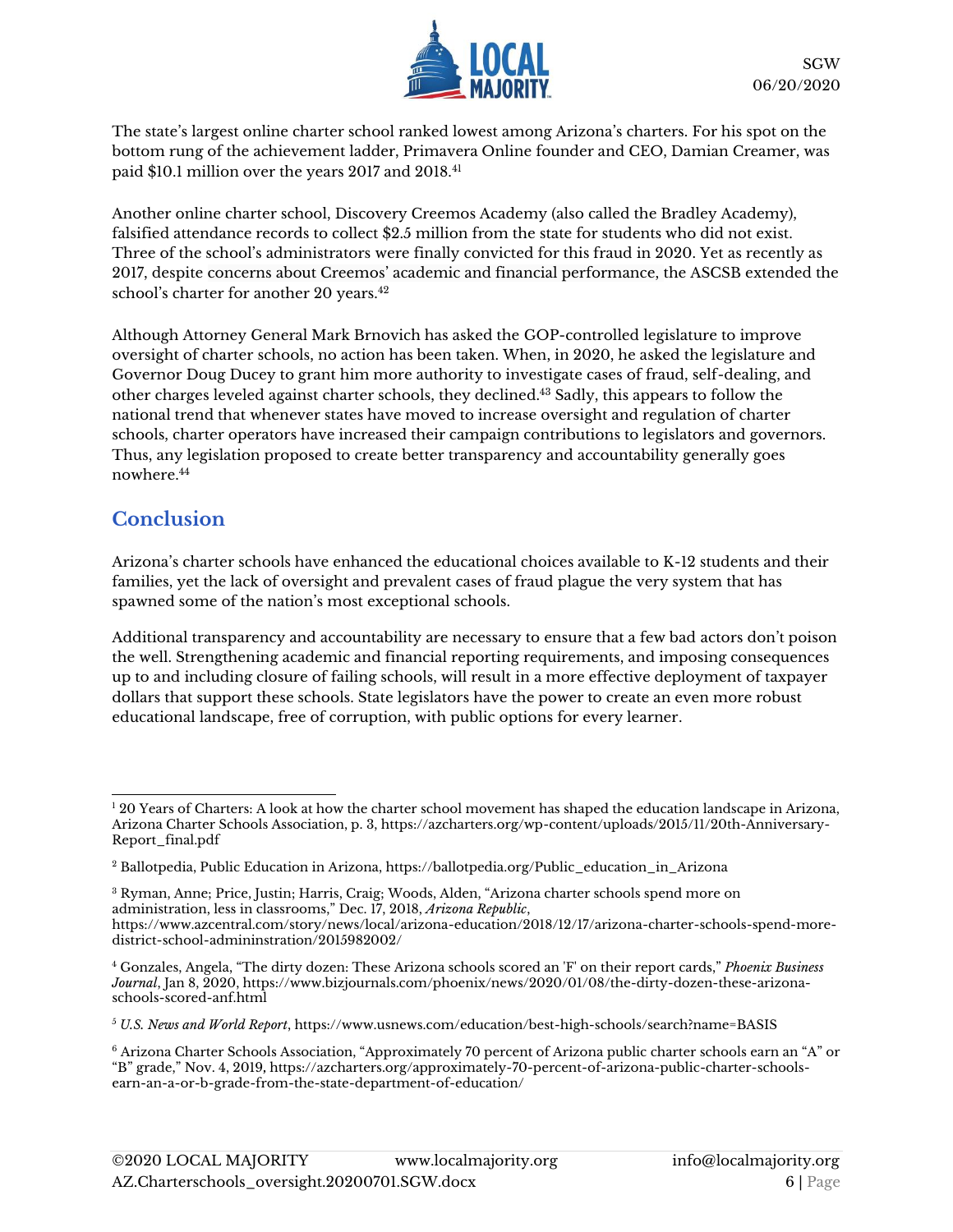

<sup>7</sup> Harris, Craig, "Charter school 101: Common questions about Arizona's charters answered," *The Arizona Republic*, Nov. 18, 2019[, https://www.azcentral.com/story/news/local/arizona-education/2019/11/18/charter-school-101](https://www.azcentral.com/story/news/local/arizona-education/2019/11/18/charter-school-101-what-know-arizonas-campuses/2035039001/) [what-know-arizonas-campuses/2035039001/](https://www.azcentral.com/story/news/local/arizona-education/2019/11/18/charter-school-101-what-know-arizonas-campuses/2035039001/)

<sup>8</sup> Harris, Craig, "Online charter schools are growing, but have a record of poor outcomes — and fraud," Dec. 9, 2019, *The Arizona Republic*[, https://www.azcentral.com/story/news/local/arizona](https://www.azcentral.com/story/news/local/arizona-investigations/2019/12/09/school-choice-advocates-say-online-charters-need-tighter-regulation/3780761002/)[investigations/2019/12/09/school-choice-advocates-say-online-charters-need-tighter-regulation/3780761002/](https://www.azcentral.com/story/news/local/arizona-investigations/2019/12/09/school-choice-advocates-say-online-charters-need-tighter-regulation/3780761002/)

<sup>9</sup> Chingos, Matthew M. and West, Martin R., "Mixed Results for Arizona's Charter Schools," Nov. 6, 2014, Brookings Institution,<https://www.brookings.edu/research/mixed-results-for-arizonas-charter-schools/>

<sup>10</sup> *U.S. News and World Report*[, https://www.usnews.com/education/best-high-schools/search?name=BASIS](https://www.usnews.com/education/best-high-schools/search?name=BASIS)

<sup>11</sup> Harris, Craig, "Online charter schools are growing, but have a record of poor outcomes — and fraud," Dec. 9, 2019, *The Arizona Republic*[, https://www.azcentral.com/story/news/local/arizona](https://www.azcentral.com/story/news/local/arizona-investigations/2019/12/09/school-choice-advocates-say-online-charters-need-tighter-regulation/3780761002/)[investigations/2019/12/09/school-choice-advocates-say-online-charters-need-tighter-regulation/3780761002/](https://www.azcentral.com/story/news/local/arizona-investigations/2019/12/09/school-choice-advocates-say-online-charters-need-tighter-regulation/3780761002/)

 $12$  Legiscan: Bringing People to the Process, Bill Text: AZ SB1407, 2019, Fifty-fourth Legislature, <https://legiscan.com/AZ/text/SB1407/id/1887068>

 $^{13}$  Arizona Charter Schools Association, "Approximately 70 percent of Arizona public charter schools earn an "A" or "B" grade," Nov. 4, 2019**,** [https://azcharters.org/approximately-70-percent-of-arizona-public-charter-schools](https://azcharters.org/approximately-70-percent-of-arizona-public-charter-schools-earn-an-a-or-b-grade-from-the-state-department-of-education/)[earn-an-a-or-b-grade-from-the-state-department-of-education/](https://azcharters.org/approximately-70-percent-of-arizona-public-charter-schools-earn-an-a-or-b-grade-from-the-state-department-of-education/)

<sup>14</sup> Harris, Craig, "Online charter schools are growing, but have a record of poor outcomes — and fraud," Dec. 9, 2019, *The Arizona Republic*[, https://www.azcentral.com/story/news/local/arizona](https://www.azcentral.com/story/news/local/arizona-investigations/2019/12/09/school-choice-advocates-say-online-charters-need-tighter-regulation/3780761002/)[investigations/2019/12/09/school-choice-advocates-say-online-charters-need-tighter-regulation/3780761002/](https://www.azcentral.com/story/news/local/arizona-investigations/2019/12/09/school-choice-advocates-say-online-charters-need-tighter-regulation/3780761002/)

<sup>15</sup> Harris, Craig, "At Arizona charter schools, parents with complaints or objections find nowhere to turn," The Arizona Republic, March 7, 2019 [https://www.azcentral.com/in-depth/news/local/arizona](https://www.azcentral.com/in-depth/news/local/arizona-investigations/2019/03/05/arizona-charter-schools-parents-complaints-objections-find-nowhere-turn-american-leadership-academy/2871812002/)[investigations/2019/03/05/arizona-charter-schools-parents-complaints-objections-find-nowhere-turn-american](https://www.azcentral.com/in-depth/news/local/arizona-investigations/2019/03/05/arizona-charter-schools-parents-complaints-objections-find-nowhere-turn-american-leadership-academy/2871812002/)[leadership-academy/2871812002/](https://www.azcentral.com/in-depth/news/local/arizona-investigations/2019/03/05/arizona-charter-schools-parents-complaints-objections-find-nowhere-turn-american-leadership-academy/2871812002/)

<sup>16</sup> Ibid.

<sup>17</sup> Harris, Craig, "The charter vs. district school funding debate: Who gets more money?" Sept. 26, 2019, *The Arizona Republic*[, https://www.azcentral.com/story/news/local/arizona-education/2018/07/12/arizona-charter](https://www.azcentral.com/story/news/local/arizona-education/2018/07/12/arizona-charter-schools-get-more-state-funding-pay-their-teachers-less/686900002/)[schools-get-more-state-funding-pay-their-teachers-less/686900002/](https://www.azcentral.com/story/news/local/arizona-education/2018/07/12/arizona-charter-schools-get-more-state-funding-pay-their-teachers-less/686900002/)

 $18$  Ibid.

<sup>19</sup> Ryman, Anne; Price, Justin; Harris, Craig; Woods, Alden, "Arizona charter schools spend more on administration, less in classrooms," Dec. 17, 2018, *Arizona Republic*, [https://www.azcentral.com/story/news/local/arizona-education/2018/12/17/arizona-charter-schools-spend-more](https://www.azcentral.com/story/news/local/arizona-education/2018/12/17/arizona-charter-schools-spend-more-district-school-admininstration/2015982002/)[district-school-admininstration/2015982002/](https://www.azcentral.com/story/news/local/arizona-education/2018/12/17/arizona-charter-schools-spend-more-district-school-admininstration/2015982002/)

<sup>20</sup> Harris, Craig, "Charter school 101: Common questions about Arizona's charters answered," *The Arizona Republic*, Nov. 18, 2019[, https://www.azcentral.com/story/news/local/arizona-education/2019/11/18/charter-school-101](https://www.azcentral.com/story/news/local/arizona-education/2019/11/18/charter-school-101-what-know-arizonas-campuses/2035039001/) [what-know-arizonas-campuses/2035039001/](https://www.azcentral.com/story/news/local/arizona-education/2019/11/18/charter-school-101-what-know-arizonas-campuses/2035039001/)

<sup>21</sup> Harris, Craig, "Sen. Eddie Farnsworth, charter-school millionaire, to retire from Arizona Legislature," The Arizona Republic, Aug. 9, 2019, [https://www.azcentral.com/story/news/politics/legislature/2019/08/09/eddie](https://www.azcentral.com/story/news/politics/legislature/2019/08/09/eddie-farnsworth-charter-school-champion-retire-legislature/1971950001/)[farnsworth-charter-school-champion-retire-legislature/1971950001/](https://www.azcentral.com/story/news/politics/legislature/2019/08/09/eddie-farnsworth-charter-school-champion-retire-legislature/1971950001/)

 $22$  Harris, Craig, "Online charter schools are growing, but have a record of poor outcomes — and fraud," Dec. 9, 2019, *The Arizona Republic*[, https://www.azcentral.com/story/news/local/arizona](https://www.azcentral.com/story/news/local/arizona-investigations/2019/12/09/school-choice-advocates-say-online-charters-need-tighter-regulation/3780761002/)[investigations/2019/12/09/school-choice-advocates-say-online-charters-need-tighter-regulation/3780761002/](https://www.azcentral.com/story/news/local/arizona-investigations/2019/12/09/school-choice-advocates-say-online-charters-need-tighter-regulation/3780761002/)

<sup>23</sup> Altavena, Lily and Price, Justin, "Arizona's at-risk students go to 'alternative' schools. Then the system fails them," *The Arizona Republic*, Feb. 22, 2019[, https://www.azcentral.com/in-depth/news/local/arizona](https://www.azcentral.com/in-depth/news/local/arizona-education/2019/02/21/arizona-alternative-schools-starshine-failing-at-risk-students-charter-district/2818547002/)[education/2019/02/21/arizona-alternative-schools-starshine-failing-at-risk-students-charter-district/2818547002/](https://www.azcentral.com/in-depth/news/local/arizona-education/2019/02/21/arizona-alternative-schools-starshine-failing-at-risk-students-charter-district/2818547002/)

<sup>24</sup> Harris, Craig, "Charter school 101: Common questions about Arizona's charters answered," *The Arizona Republic*, Nov. 18, 2019[, https://www.azcentral.com/story/news/local/arizona-education/2019/11/18/charter-school-101](https://www.azcentral.com/story/news/local/arizona-education/2019/11/18/charter-school-101-what-know-arizonas-campuses/2035039001/) [what-know-arizonas-campuses/2035039001/](https://www.azcentral.com/story/news/local/arizona-education/2019/11/18/charter-school-101-what-know-arizonas-campuses/2035039001/)

<sup>25</sup> Arizona Charter Schools Association,<https://azcharters.org/governance/>